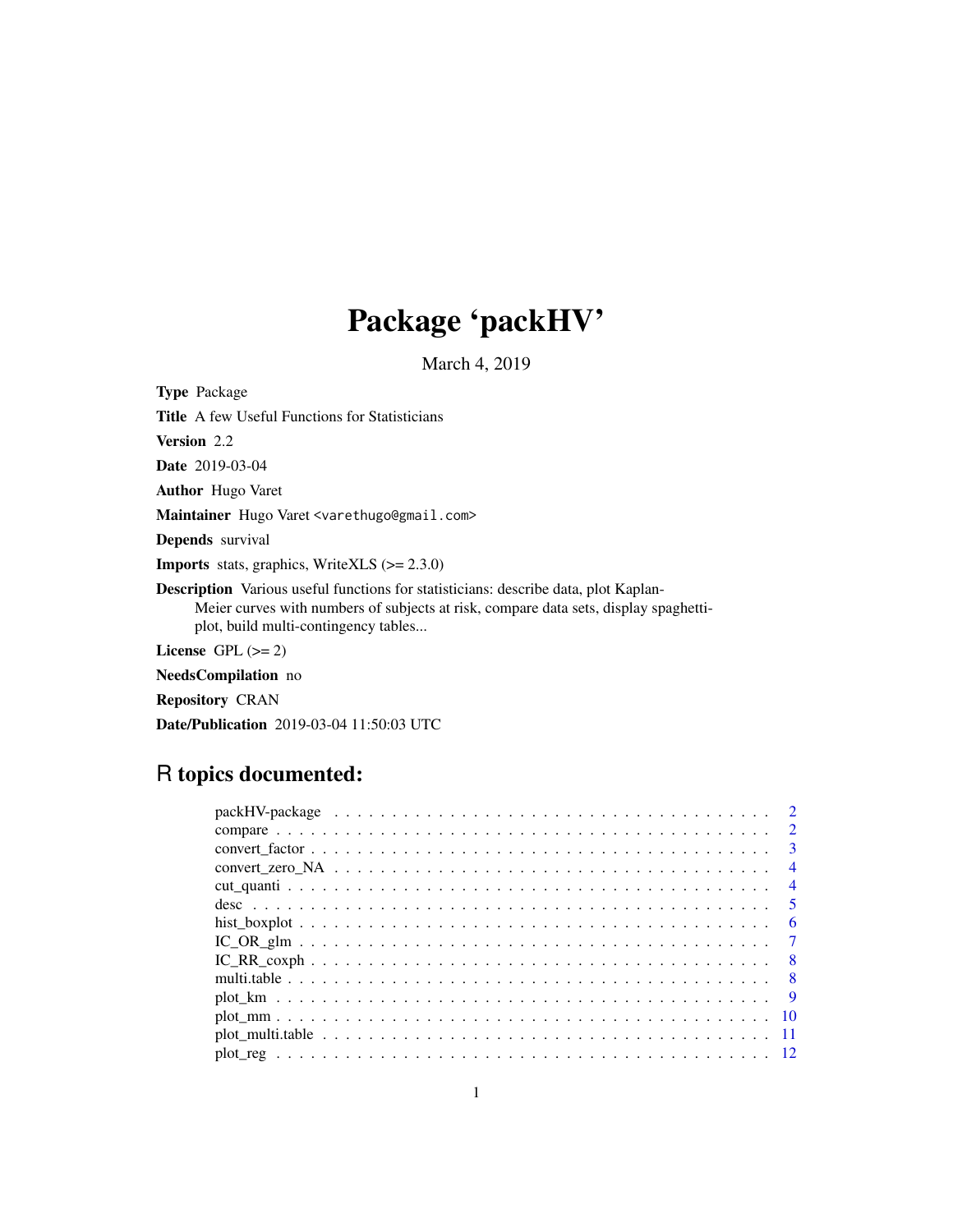#### <span id="page-1-0"></span>2 compare that the compare of the compare of the compare of the compare of the compare of the compare of the compare of the compare of the compare of the compare of the compare of the compare of the compare of the compare

#### **Index** [13](#page-12-0)

packHV-package *A few useful functions for statisticians*

#### Description

Various useful functions for statisticians: describe data, plot Kaplan-Meier curves with numbers of subjects at risk, compare data sets, display spaghetti-plot, build multi-contingency tables...

# Author(s)

Hugo Varet

compare *Comparing two databases assumed to be identical*

# Description

Compares two data frames assumed to be identical, prints the differences in the console and also returns the results in a data frame

#### Usage

compare(d1, d2, id, file.export = NULL)

#### Arguments

| d1             | first data frame                                    |
|----------------|-----------------------------------------------------|
| d <sub>2</sub> | second data frame                                   |
| id             | character string, primary key of the two data bases |
| file.export    | character string, name of the XLS file exported     |

#### Value

A data frame containing the differences between the two data bases

#### Author(s)

Hugo Varet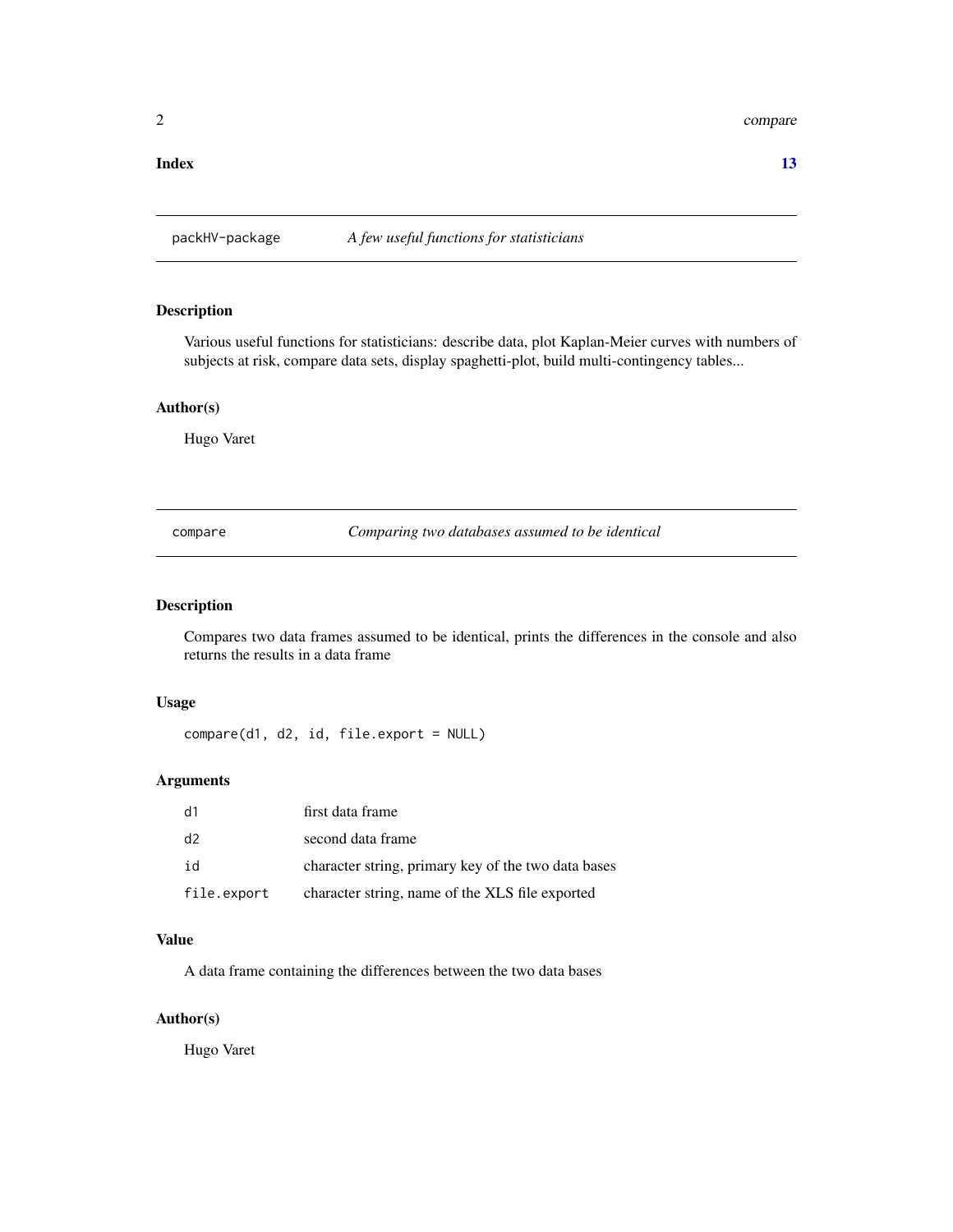# <span id="page-2-0"></span>convert\_factor 3

# Examples

```
N=100
data1=data.frame(id=1:N,a=rnorm(N),
                        b=factor(sample(LETTERS[1:5],N,TRUE)),
                        c=as.character(sample(LETTERS[1:5],N,TRUE)),
                        d=as.Date(32768:(32768+N-1),origin="1900-01-01"))
data1$c=as.character(data1$c)
data2=data1
data2$id[3]=4654
data2$a[30]=NA
data2$a[31]=45
data2$b=as.character(data2$b)
data2$d=as.character(data2$d)
data2$e=rnorm(N)
compare(data1,data2,"id")
```
convert\_factor *Convert variables of a data frame in factors*

# Description

Converts variables of a data frame in factors

# Usage

convert\_factor(data, vars)

### Arguments

| data | the data frame in which we can find vars |
|------|------------------------------------------|
| vars | vector of character string of covariates |

#### Value

The modified data frame

### Author(s)

Hugo Varet

# Examples

```
cgd$steroids
cgd$status
cgd=convert_factor(cgd,c("steroids","status"))
```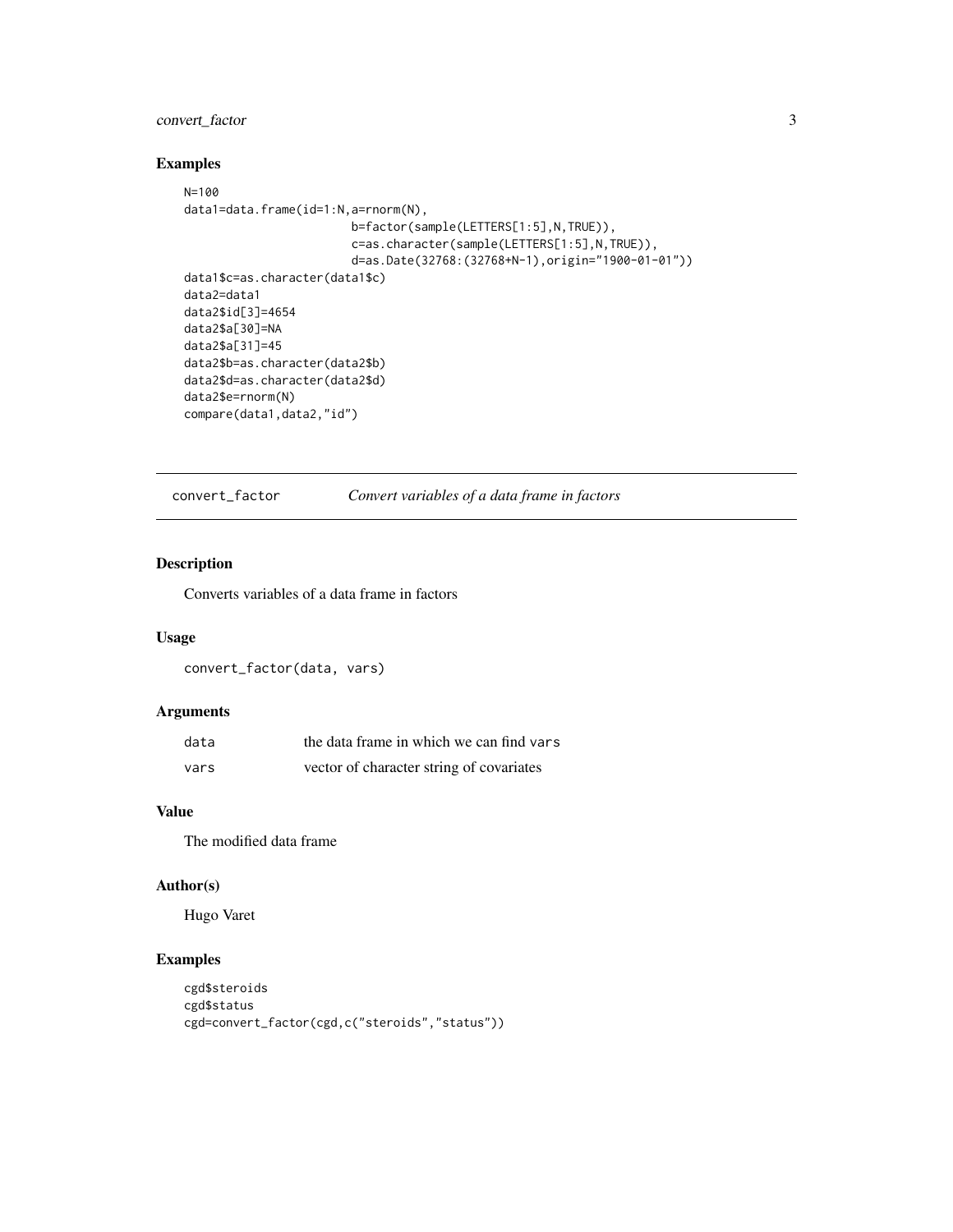<span id="page-3-0"></span>convert\_zero\_NA *Convert 0s in NA*

# Description

Converts 0s in NA

# Usage

```
convert_zero_NA(data, vars)
```
# Arguments

| data | the data frame in which we can find vars                         |
|------|------------------------------------------------------------------|
| vars | a character vector of covariates for which to transform 0s in NA |

# Value

The modified data frame

#### Author(s)

Hugo Varet

#### Examples

```
my.data=data.frame(x=rbinom(20,1,0.5),y=rbinom(20,1,0.5),z=rbinom(20,1,0.5))
my.data=convert_zero_NA(my.data,c("y","z"))
```
cut\_quanti *Cut a quantitative variable in* n *equal parts*

# Description

Cuts a quantitative variable in  $n$  equal parts

# Usage

cut\_quanti(x, n, ...)

|                         | a numeric vector                                                          |
|-------------------------|---------------------------------------------------------------------------|
|                         | numeric, the number of parts: 2 to cut according to the median, and so on |
| $\cdot$ $\cdot$ $\cdot$ | other arguments to be passed in cut                                       |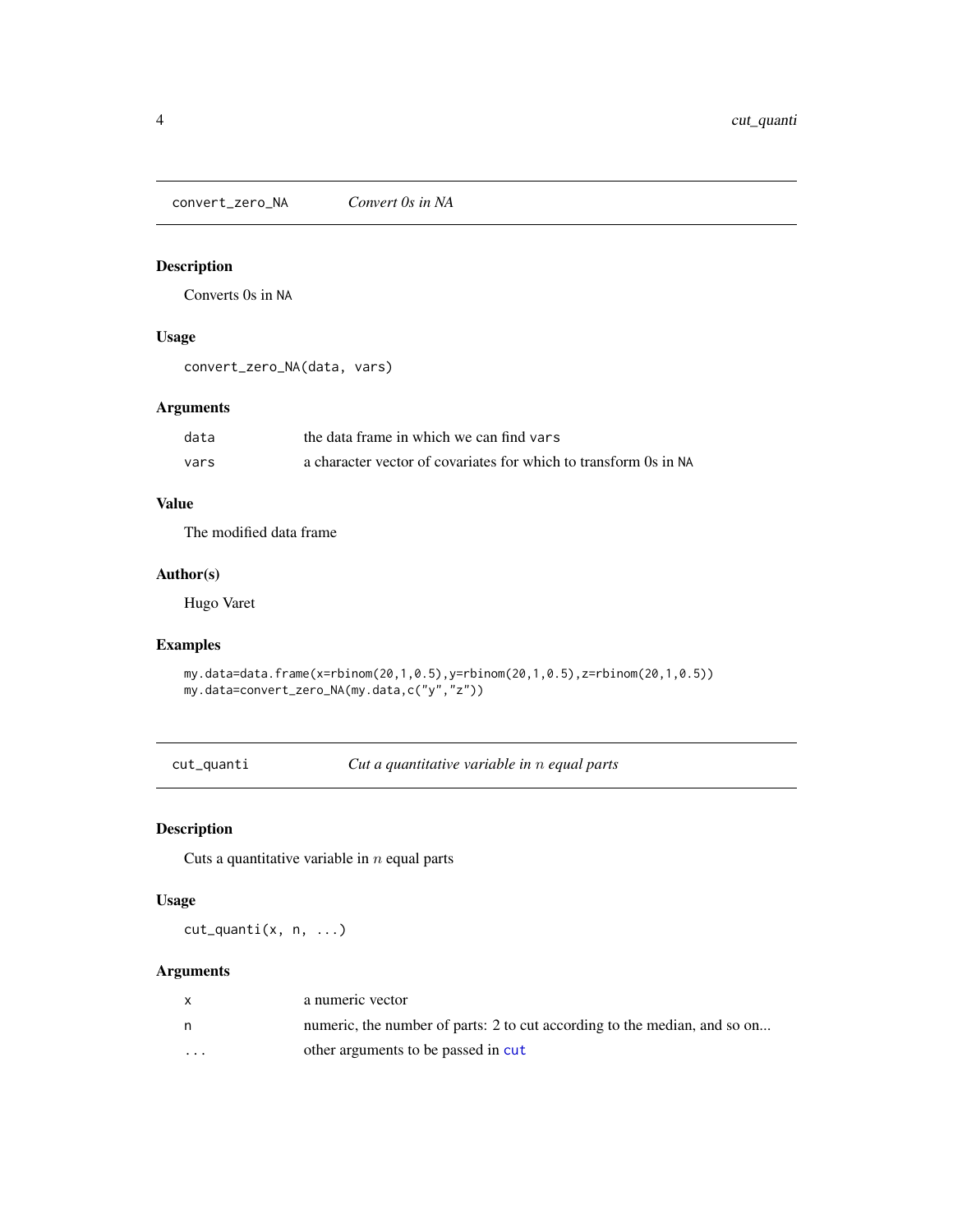<span id="page-4-0"></span>desc 5 and 5 and 5 and 5 and 5 and 5 and 5 and 5 and 5 and 5 and 5 and 5 and 5 and 5 and 5 and 5 and 5 and 5 and 5 and 5 and 5 and 5 and 5 and 5 and 5 and 5 and 5 and 5 and 5 and 5 and 5 and 5 and 5 and 5 and 5 and 5 and 5

# Value

A factor vector

# Author(s)

Hugo Varet

# Examples

cut\_quanti(cgd\$height, 3)

desc *Making descriptive statistics*

# Description

Makes descriptive statistics of a data frame according to a group covariate or not, can export the results

# Usage

```
desc(data, vars, group = NULL, whole = TRUE, vars.labels = vars,
 group.labels = NULL, type.quanti = "mean", test.quanti = "param",
 test = TRUE, noquote = TRUE, justify = TRUE, digits = 2,
  file.export = NULL, language = "english")
```

| data         | data frame to describe in which we can find vars and group                                                                                                                                                  |
|--------------|-------------------------------------------------------------------------------------------------------------------------------------------------------------------------------------------------------------|
| vars         | vector of character strings of the covariates to describe                                                                                                                                                   |
| group        | character string, statistics created for each levels of this covariate                                                                                                                                      |
| whole        | boolean, TRUE to add a column with the whole statistics when comparing groups<br>(set to FALSE if group=NULL)                                                                                               |
| vars.labels  | vector of character string for sweeter names of covariates in the output                                                                                                                                    |
| group.labels | vector of character string for sweeter column names                                                                                                                                                         |
| type.quanti  | character string, "med" to compute median $[Q1;Q3]$ , "mean" to compute mean<br>(sd), "mean_med" to compute both mean (sd) and median $[Q1;Q3]$ or "med_mm",<br>"mean_mm" or "mean_med_mm" to add (min;max) |
| test.quanti  | character string, "param" to compute parametric tests for quantitative covariates<br>(t-test or ANOVA) or "nonparam" for non parametric tests (Wilcoxon test or<br>Kruskal-Wallis test)                     |
| test         | boolean, TRUE to perform tests (FALSE if group is NULL): Khi-2 or Fisher exact<br>test for categorical covariates, t-test/ANOVA or Wilcoxon/Kruskal-Wallis Rank<br>Sum Test for numerical covariates        |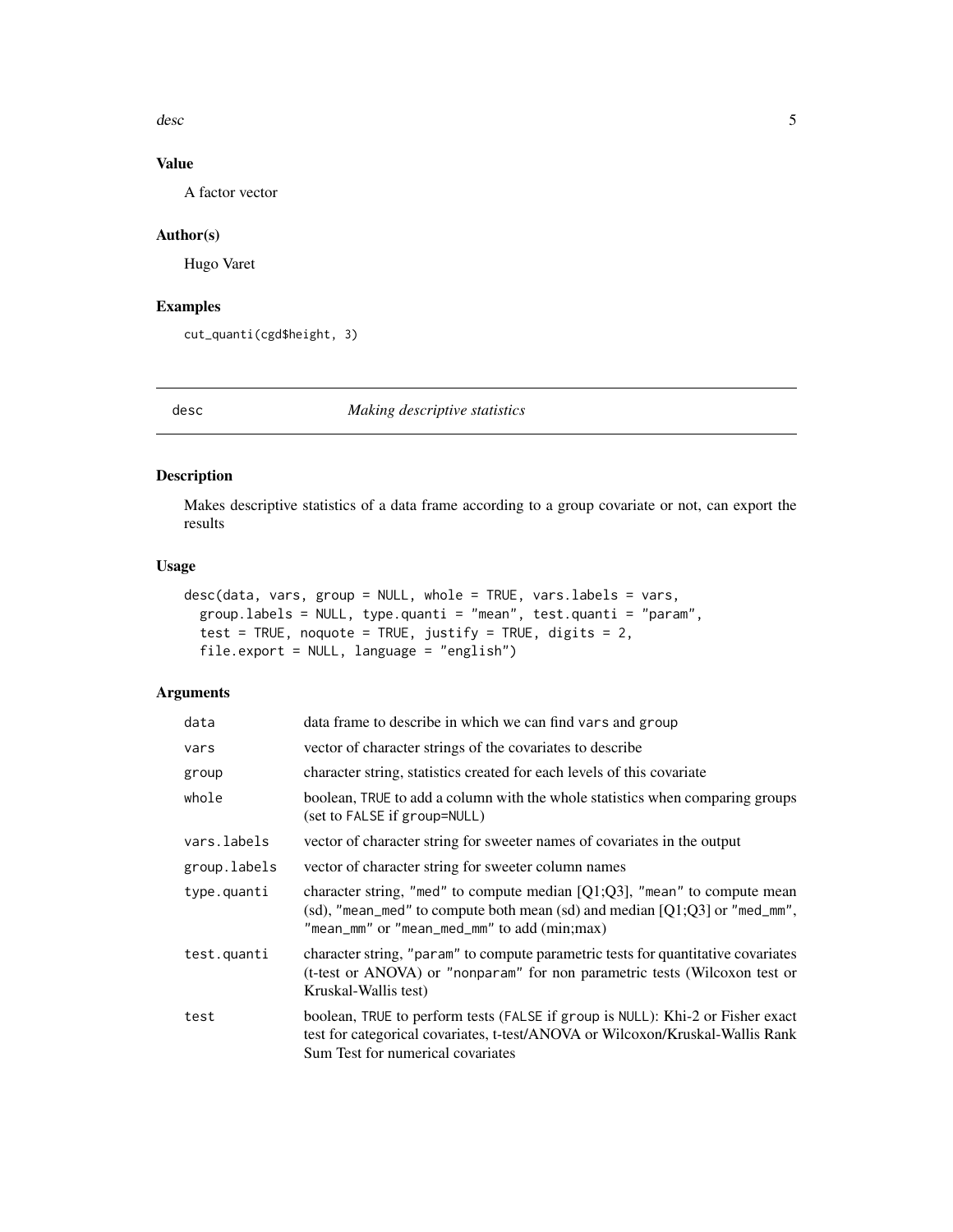<span id="page-5-0"></span>

| noquote     | boolean, TRUE to hide quotes when printing the table                                                         |
|-------------|--------------------------------------------------------------------------------------------------------------|
| justify     | boolean, TRUE to justify columns on right or left (FALSE if export)                                          |
| digits      | number of digits of the statistics (mean, sd, median, min, max, Q1, Q3, %),<br>p-values always have 3 digits |
| file.export | character string, name of the XLS file exported                                                              |
| language    | character string, "french" or "english"                                                                      |

# Value

A matrix of the descriptive statistics

#### Author(s)

Hugo Varet

# Examples

```
cgd$steroids=factor(cgd$steroids)
cgd$status=factor(cgd$status)
desc(cgd,vars=c("center","sex","age","height","weight","steroids","status"),group="treat")
```
hist\_boxplot *Plot a histogram with a boxplot below*

# Description

Plots a histogram with a boxplot below

#### Usage

```
hist_boxplot(x, freq = TRUE, density = FALSE, main = NULL,
 xlab = NULL, ymax = NULL, ...)
```
# Arguments

| $\mathsf{x}$ | a numeric vector                                               |
|--------------|----------------------------------------------------------------|
| freq         | boolean, TRUE for frequency or FALSE probability on the y axis |
| density      | boolean, TRUE to plot the estimated density                    |
| main         | character string, main title of the histogram                  |
| xlab         | character string, label of the x axis                          |
| ymax         | numeric value, maximum of the y axis                           |
|              | other arguments to be passed in hist()                         |

# Value

None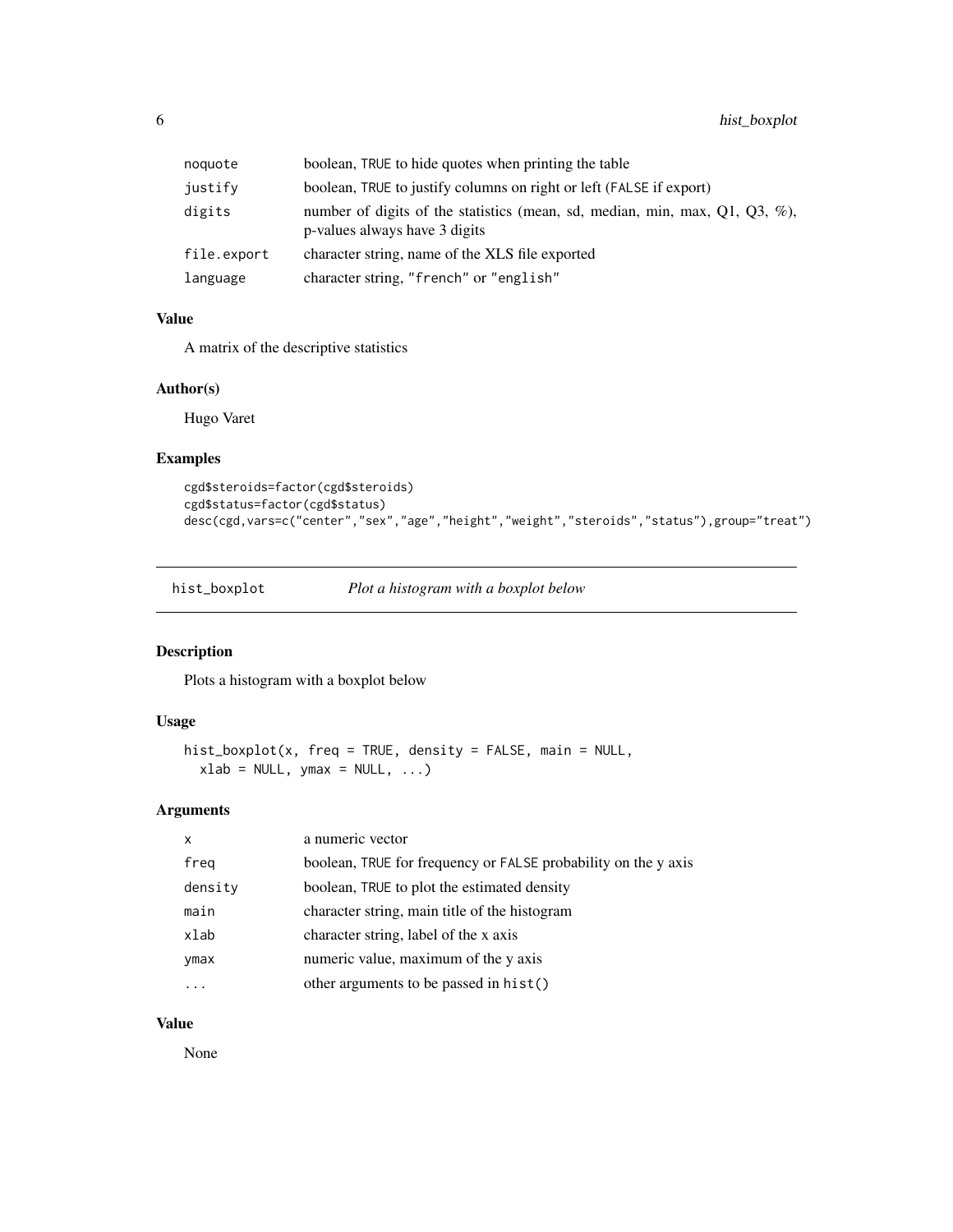# <span id="page-6-0"></span>IC\_OR\_glm 7

# Author(s)

Hugo Varet

# Examples

```
par(mfrow=c(1,2))
hist_boxplot(rnorm(100),col="lightblue",freq=TRUE)
hist_boxplot(rnorm(100),col="lightblue",freq=FALSE,density=TRUE)
```
IC\_OR\_glm *OR and their confidence intervals for logistic regressions*

# Description

Computes odd ratios and their confidence intervals for logistic regressions

#### Usage

IC\_OR\_glm(model, alpha = 0.05)

# Arguments

| model | a glm object                  |
|-------|-------------------------------|
| alpha | type I error, 0.05 by default |

#### Value

A matrix with the estimaed coefficients of the logistic model, their s.e., z-values, p-values, OR and CI of the OR

#### Author(s)

Hugo Varet

# Examples

IC\_OR\_glm(glm(inherit~sex+age,data=cgd,family="binomial"))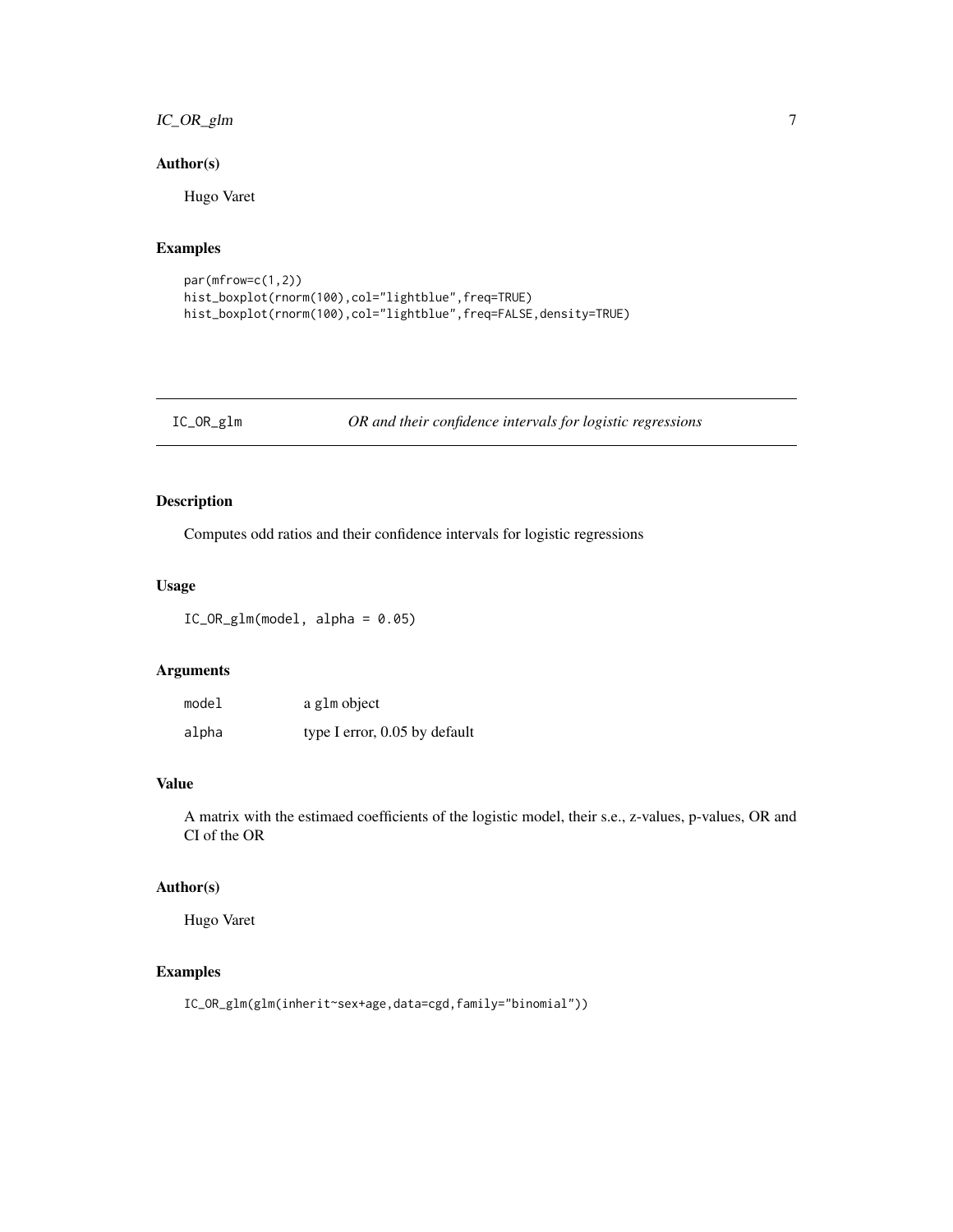<span id="page-7-0"></span>

# Description

Computess risk ratios and their confidence intervals for Cox models

# Usage

```
IC_RR_{covph(model, alpha = 0.05, sided = 2)
```
# Arguments

| model | a coxph object                |
|-------|-------------------------------|
| alpha | type I error, 0.05 by default |
| sided | 1 or 2 for one or two-sided   |

# Value

A matrix with the estimaed coefficients of the Cox model, their s.e., z-values, p-values, RR and CI of the RR

#### Author(s)

Hugo Varet

#### Examples

```
cgd$time=cgd$tstop-cgd$tstart
IC_RR_coxph(coxph(Surv(time,status)~sex+age,data=cgd),alpha=0.05,sided=1)
```
<span id="page-7-1"></span>multi.table *Multi cross table*

# Description

Builds a big cross table between several covariates

#### Usage

multi.table(data, vars)

| data | the data frame in which we can find vars |
|------|------------------------------------------|
| vars | vector of character string of covariates |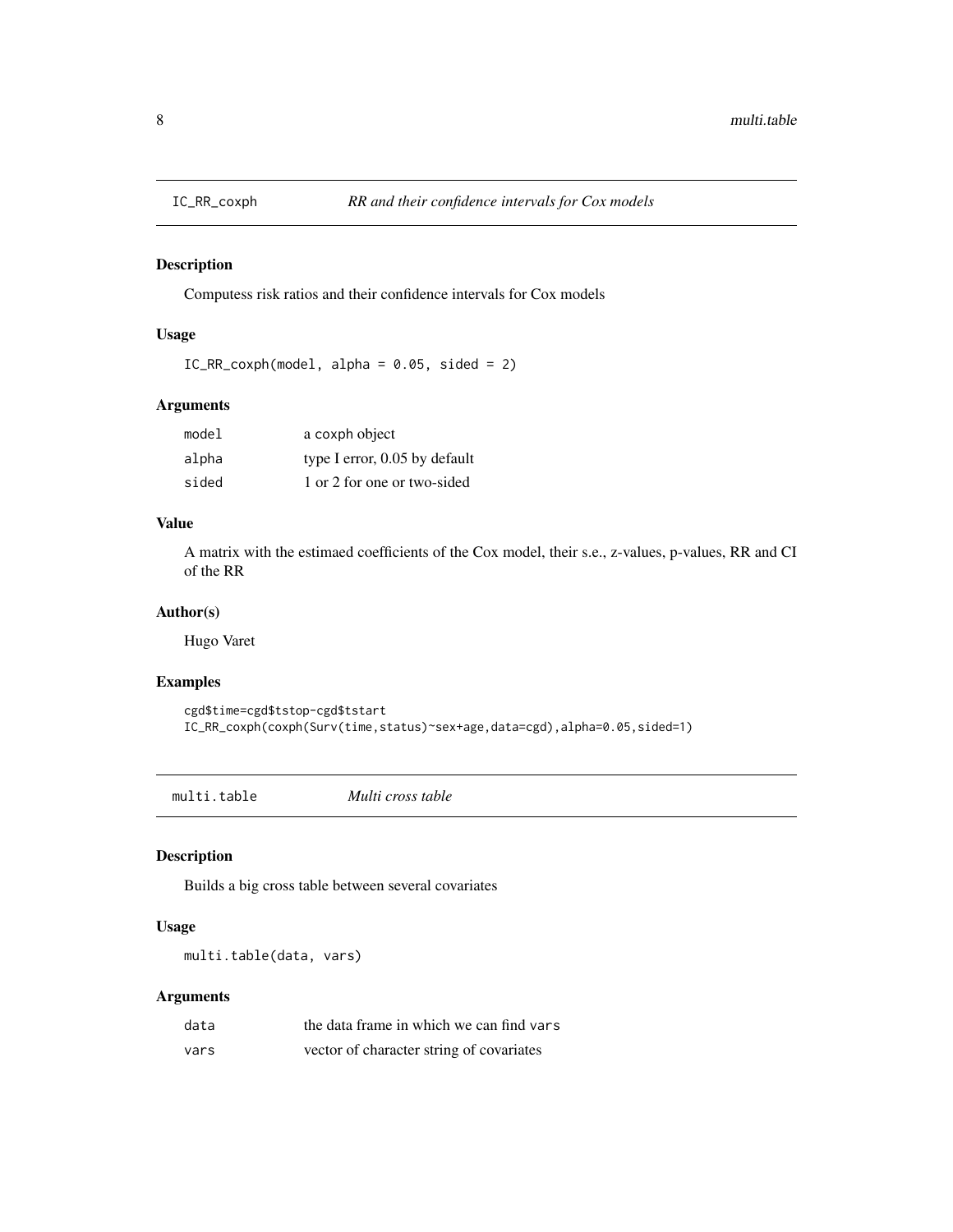<span id="page-8-0"></span>plot\_km 9

# Value

A matrix containing all the contingency tables between the covariates

#### Author(s)

Hugo Varet

# See Also

[plot\\_multi.table](#page-10-1)

#### Examples

multi.table(cgd,c("treat","sex","inherit"))

plot\_km *Kaplan-Meier plot with number of subjects at risk below*

#### Description

Kaplan-Meier plot with number of subjects at risk below

#### Usage

```
plot_km(formula, data, test = TRUE, xy.pvalue = NULL,
  conf.int = FALSE, times.print = NULL, nrisk.labels = NULL,
  legend = NULL, xlab = NULL, ylab = NULL, ylim = c(0, 1.02),
  left = 4.5, bottom = 5, cex.mtext = par("cex"), lwd = 2,
 lty = 1, col = NULL, ...
```

| formula      | same formula than in survfit (Surv(time, cens)~group or Surv(time, cens)~1),<br>where cens must equal to $0$ (censorship) or 1 (failure) |
|--------------|------------------------------------------------------------------------------------------------------------------------------------------|
| data         | data frame with time, cens and group                                                                                                     |
| test         | boolean, TRUE to compute and display the p-value of the log-rank test                                                                    |
| xy.pvalue    | numeric vector of length 2, coordinates where to display the p-value of the log-<br>rank test                                            |
| conf.int     | boolean, TRUE to display the confidence interval of the curve $(s)$                                                                      |
| times.print  | numeric vector, times at which to display the numbers of subjects at risk                                                                |
| nrisk.labels | character vector to modify the levels of group in the table below the curve(s)                                                           |
| legend       | character string ("bottomright" for example) or numeric vector $(c(x, y))$ , where<br>to place the legend of the curve $(s)$             |
| xlab         | character string, label of the time axis                                                                                                 |
| ylab         | character string, label of the y axis                                                                                                    |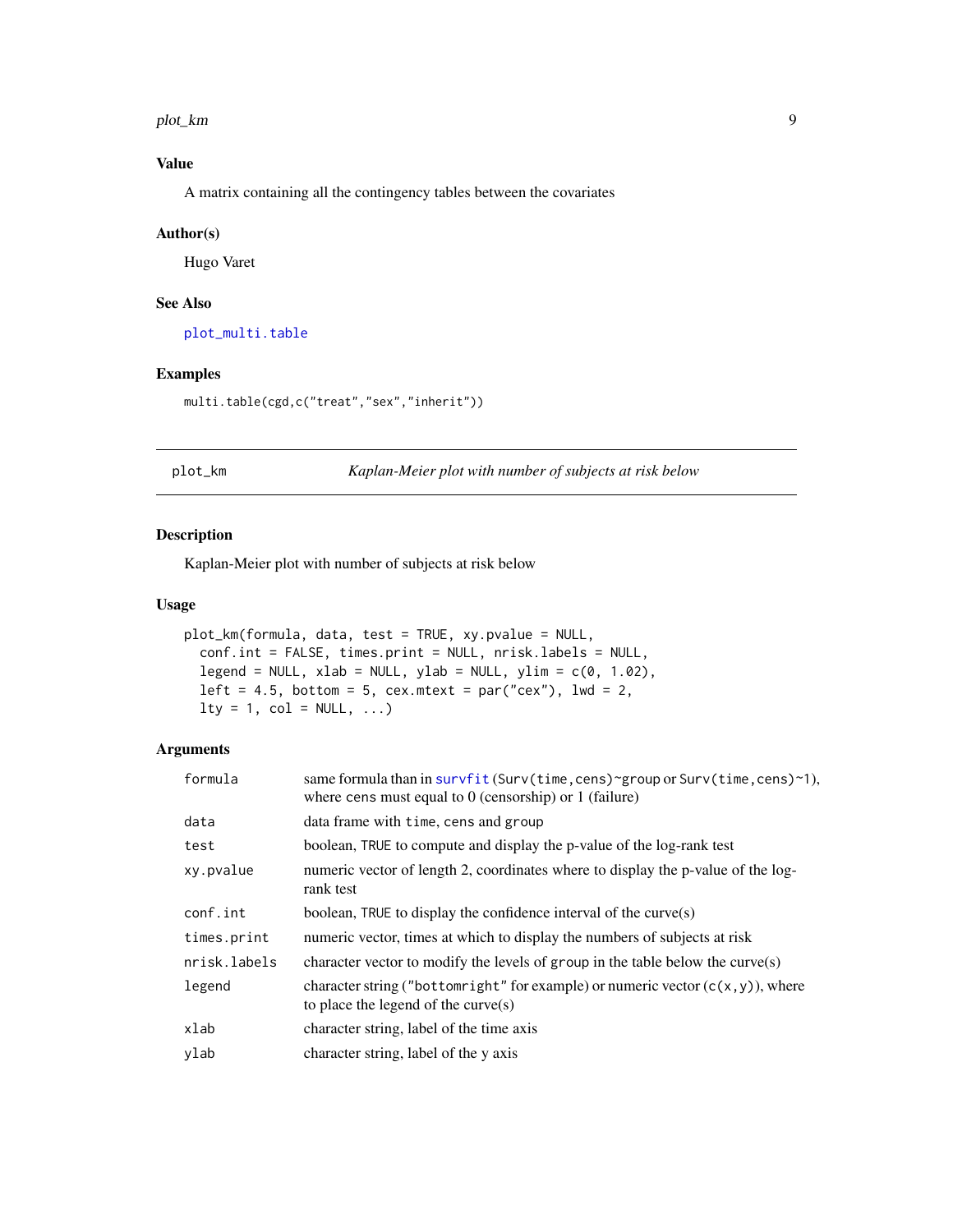<span id="page-9-0"></span>10 plot\_mm

| ylim      | numeric vector of length 2, minimum and maximum of the y-axis     |
|-----------|-------------------------------------------------------------------|
| left      | integer, size of left margin                                      |
| bottom    | integer, number of lines in addition of the table below the graph |
| cex.mtext | numeric, size of the numbers of subjects at risk                  |
| lwd       | width of the Kaplan-Meier curve $(s)$                             |
| lty       | type of the Kaplan-Meier curve $(s)$                              |
| col       | $color(s)$ of the Kaplan-Meier curve $(s)$                        |
| .         | other arguments to be passed in plot. survfit                     |

# Value

None

#### Author(s)

Hugo Varet

# Examples

```
cgd$time=cgd$tstop-cgd$tstart
plot_km(Surv(time,status)~sex,data=cgd,col=c("blue","red"))
```

```
plot_mm Spaghetti plot and plot of the mean at each time
```
# Description

Spaghetti plot and plot of the mean at each time

# Usage

```
plot_mm(formula, data, col.spag = 1, col.mean = 1,
  type = "spaghettis", tick.times = TRUE, xlab = NULL, ylab = NULL,
 main = ", lwd.spag = 1, lwd.mean = 4, ...)
```

| formula<br>$obs$ <sup>-time+</sup> (group id) or obs <sup>-time+</sup> (1 id)         |  |
|---------------------------------------------------------------------------------------|--|
| data<br>data frame in which we can find obs, time, group and id                       |  |
| $col.\$<br>vector of length nrow (data) with colors (one for each individual)         |  |
| col.mean<br>vector of length length (levels (group)) with colors (one for each group) |  |
| "spaghettis", "mean" or "both"<br>type                                                |  |
| boolean, TRUE to display ticks at each observation time on the x-axis<br>tick.times   |  |
| character sring, label of the time axis<br>xlab                                       |  |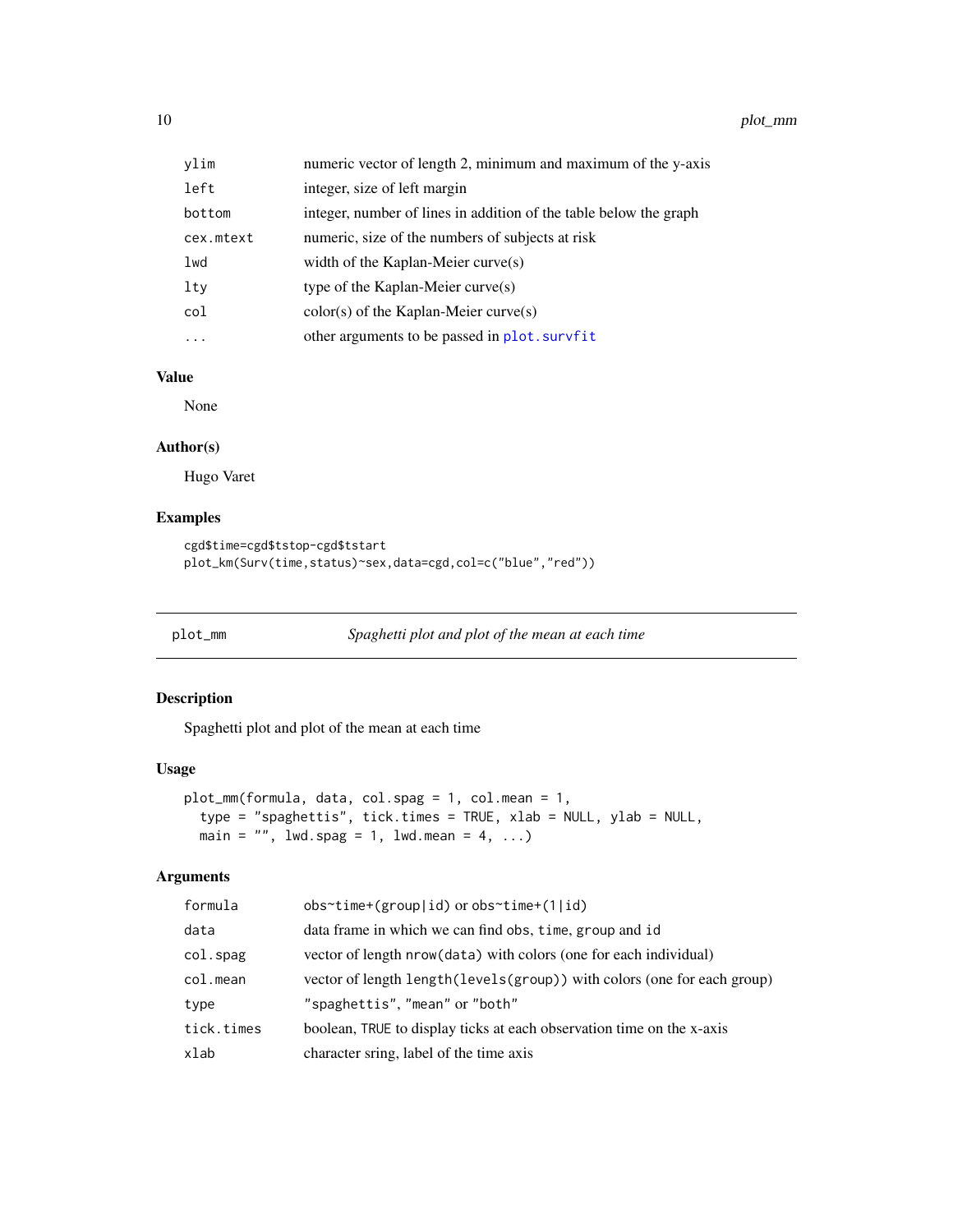# <span id="page-10-0"></span>plot\_multi.table 11

| ylab     | character string, label of the y axis               |
|----------|-----------------------------------------------------|
| main     | character string, main title                        |
| lwd.spag | numeric, width of the spaghetti lines, 1 by default |
| lwd.mean | numeric, width of the mean lines, 4 by default      |
|          | Other arguments to be passed in plot                |

# Value

None

# Author(s)

Hugo Varet on Anais Charles-Nelson's idea

#### Examples

```
N=10time=rep(1:4,N)
obs=1.1*time + rep(0:1,each=2*N) + rnorm(4*N)
my.data=data.frame(id=rep(1:N,each=4),time,obs,group=rep(1:2,each=N*2))
par(xaxs="i",yaxs="i")
plot_mm(obs~time+(group|id),my.data,col.spag=my.data$group,
       col.mean=c("blue","red"),type="both",main="Test plot_mm")
```
<span id="page-10-1"></span>plot\_multi.table *Plot a multi cross table*

## Description

Plots a multi cross table on a graph

# Usage

plot\_multi.table(data, vars, main = "")

# Arguments

| data | the data frame in which we can find vars |
|------|------------------------------------------|
| vars | vector of character string of covariates |
| main | main title of the plot                   |

# Value

None

# Author(s)

Hugo Varet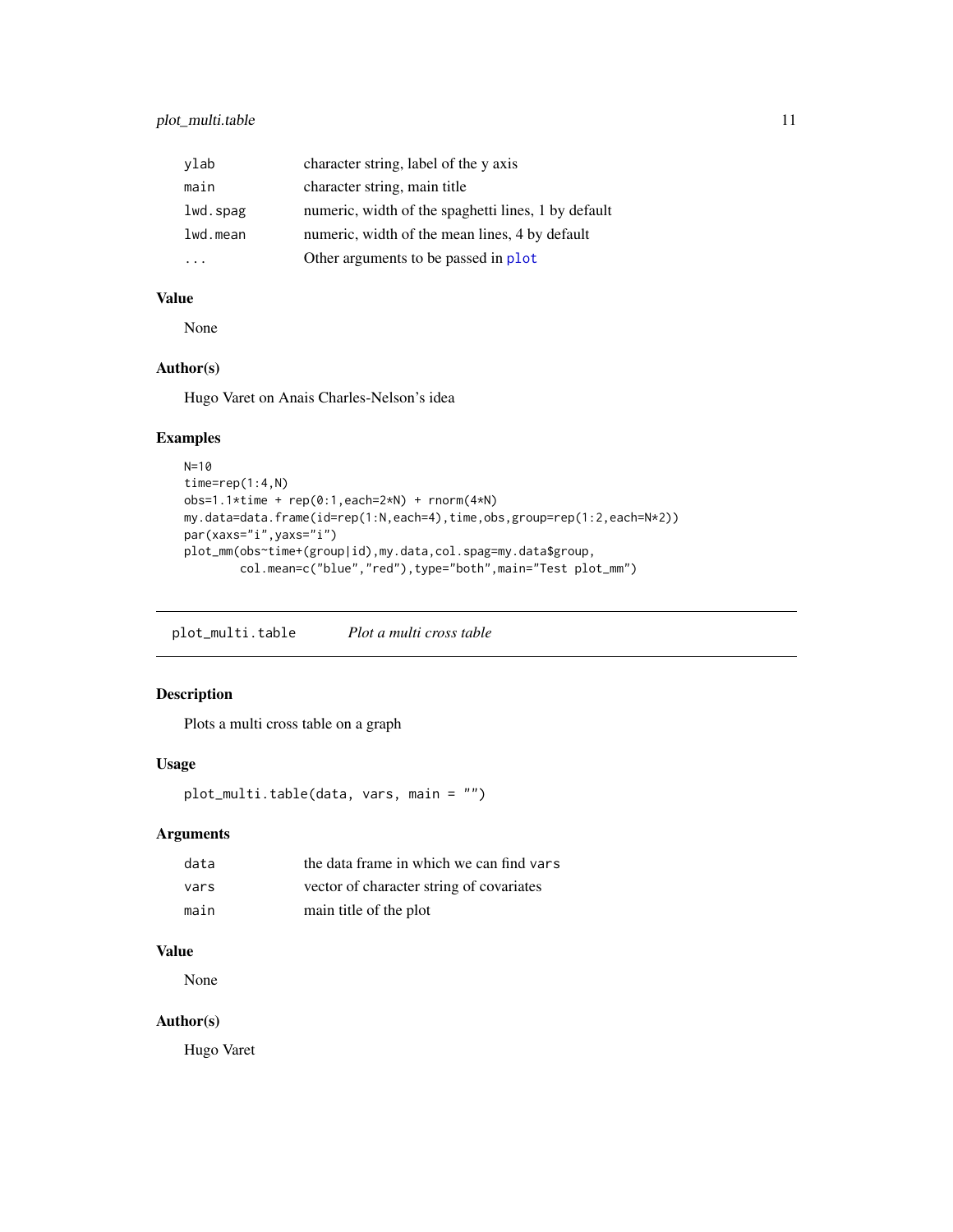# See Also

[multi.table](#page-7-1)

# Examples

plot\_multi.table(cgd,c("treat","sex","inherit"))

|  |  | plot | $\alpha$ |  |
|--|--|------|----------|--|
|--|--|------|----------|--|

Plot points with the corresponding linear regression line

# Description

Plots points with the corresponding linear regression line

# Usage

 $plot_{reg}(x, y, pch = 19, xlab = NULL, ylab = NULL, ...)$ 

# Arguments

| X    | numeric vector                                         |
|------|--------------------------------------------------------|
|      | numeric vector                                         |
| pch  | type of points                                         |
| xlab | character string, label of the x axis, NULL by default |
| ylab | character string, label of the y axis, NULL by default |
|      | other arguments to be passed in plot                   |

## Value

None

# Author(s)

Hugo Varet

#### Examples

plot\_reg(cgd\$age,cgd\$height,xlab="Age (years)",ylab="Height")

<span id="page-11-0"></span>